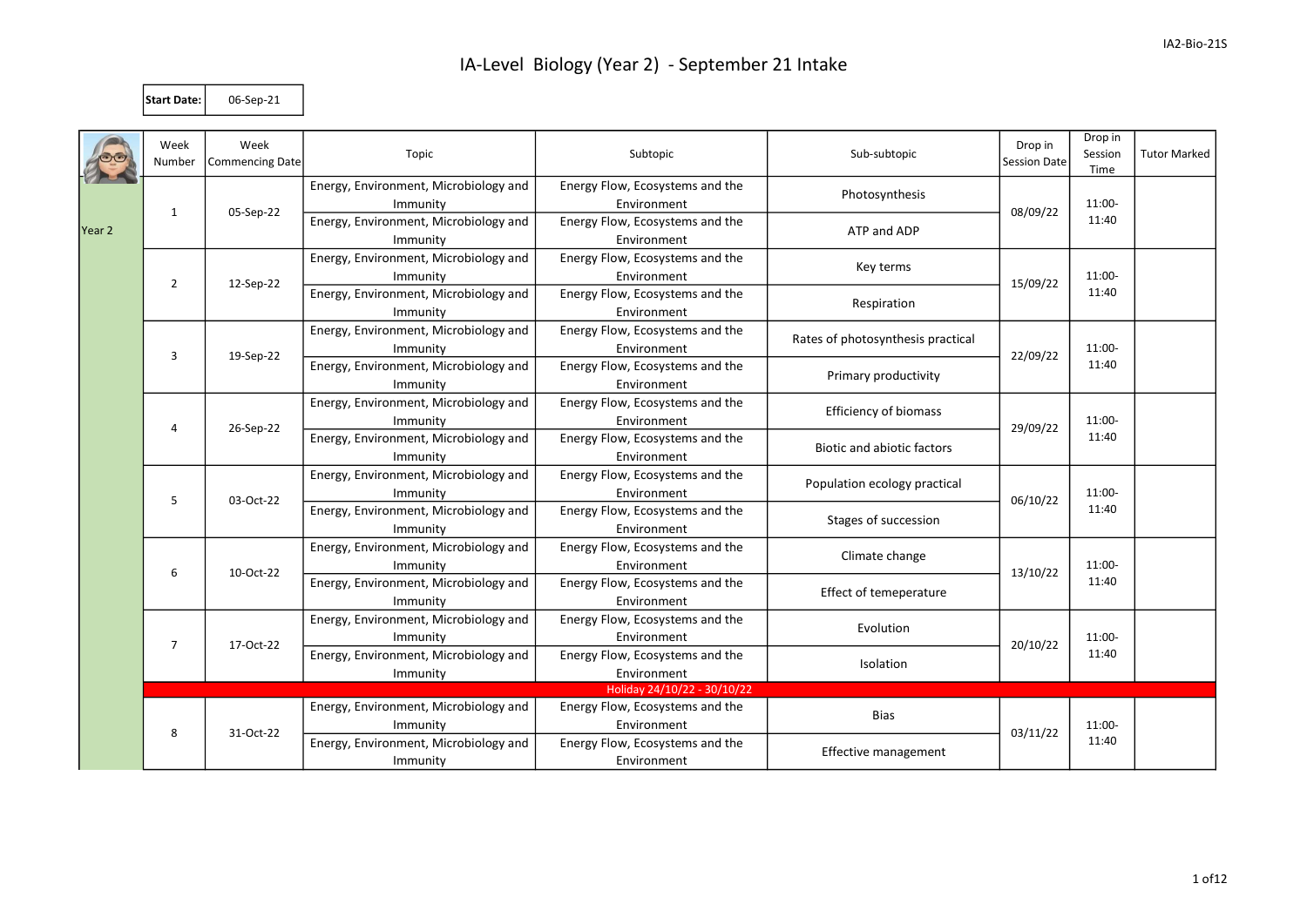|  | Week<br>Number  | Week<br>Commencing Date                           | Topic                                                                         | Subtopic                                             | Sub-subtopic                     | Drop in<br>Session Date | Drop in<br>Session<br>Time | <b>Tutor Marked</b> |
|--|-----------------|---------------------------------------------------|-------------------------------------------------------------------------------|------------------------------------------------------|----------------------------------|-------------------------|----------------------------|---------------------|
|  | 9<br>07-Nov-22  | Energy, Environment, Microbiology and<br>Immunity | Microbiology, Immunity and Forensics                                          | Cultures                                             | 10/11/22                         | 11:00-<br>11:40         |                            |                     |
|  |                 | Energy, Environment, Microbiology and<br>Immunity | Microbiology, Immunity and Forensics                                          | Phases of bacterial growth                           |                                  |                         |                            |                     |
|  | 10<br>14-Nov-22 | Energy, Environment, Microbiology and<br>Immunity | Microbiology, Immunity and Forensics                                          | Growth rate practical                                | 17/11/22                         | 11:00-                  |                            |                     |
|  |                 |                                                   | Energy, Environment, Microbiology and<br>Immunity                             | Microbiology, Immunity and Forensics                 | Compare bacteria and viruses     |                         | 11:40                      |                     |
|  | 11              | 21-Nov-22                                         | Energy, Environment, Microbiology and<br>Immunity                             | Microbiology, Immunity and Forensics                 | Barriers to infection            | 24/11/22                | 11:00-<br>11:40            |                     |
|  |                 |                                                   | Energy, Environment, Microbiology and<br>Immunity                             | Microbiology, Immunity and Forensics                 | Non specific immunity            |                         |                            |                     |
|  | 12<br>28-Nov-22 |                                                   | Energy, Environment, Microbiology and<br>Immunity                             | Microbiology, Immunity and Forensics                 | Specific immunity                | 01/12/22                | 11:00-<br>11:40            |                     |
|  |                 |                                                   | Energy, Environment, Microbiology and<br>Immunity                             | Microbiology, Immunity and Forensics                 | Bacteriostatic and bacteriocidal |                         |                            |                     |
|  | 13              | 05-Dec-22                                         | Energy, Environment, Microbiology and<br>Immunity                             | Microbiology, Immunity and Forensics                 | Antibiotic practical             | 08/12/22                | 11:00-<br>11:40            |                     |
|  |                 |                                                   | Energy, Environment, Microbiology and<br>Immunity                             | Microbiology, Immunity and Forensics                 | Decomposition                    |                         |                            |                     |
|  | 14              | 12-Dec-22                                         | Energy, Environment, Microbiology and<br>Immunity                             | Microbiology, Immunity and Forensics                 | DNA profiling                    | 15/12/22                | 11:00-<br>11:40            |                     |
|  |                 |                                                   | Energy, Environment, Microbiology and<br>Immunity                             | Microbiology, Immunity and Forensics                 | Time of death                    |                         |                            |                     |
|  |                 |                                                   |                                                                               | Holiday 19/12/22 - 08/01/23                          |                                  |                         |                            |                     |
|  |                 | 15<br>09-Jan-23                                   |                                                                               | Energy, Environment, Microbiology and Immunity       |                                  | 12/01/23                | 11:00-                     | Unit 3 Mock         |
|  |                 |                                                   | Respiration, Internal Environment,<br><b>Coordination and Gene Technology</b> | Respiration, Muscles and the Internal<br>Environment | Aerobic respiration              |                         | 11:40                      |                     |
|  | 16              | 16-Jan-23                                         | Respiration, Internal Environment,<br>Coordination and Gene Technology        | Respiration, Muscles and the Internal<br>Environment | Krebs cycle                      | 19/01/23                | 11:00-<br>11:40            |                     |
|  |                 |                                                   | Respiration, Internal Environment,<br>Coordination and Gene Technology        | Respiration, Muscles and the Internal<br>Environment | Lactate                          |                         |                            |                     |
|  | 17              | 23-Jan-23                                         | Respiration, Internal Environment,<br>Coordination and Gene Technology        | Respiration, Muscles and the Internal<br>Environment | Respiration in yeast practical   | 26/01/23                | 11:00-<br>11:40            |                     |
|  |                 |                                                   | Respiration, Internal Environment,<br><b>Coordination and Gene Technology</b> | Respiration, Muscles and the Internal<br>Environment | Rate of respiration practical    |                         |                            |                     |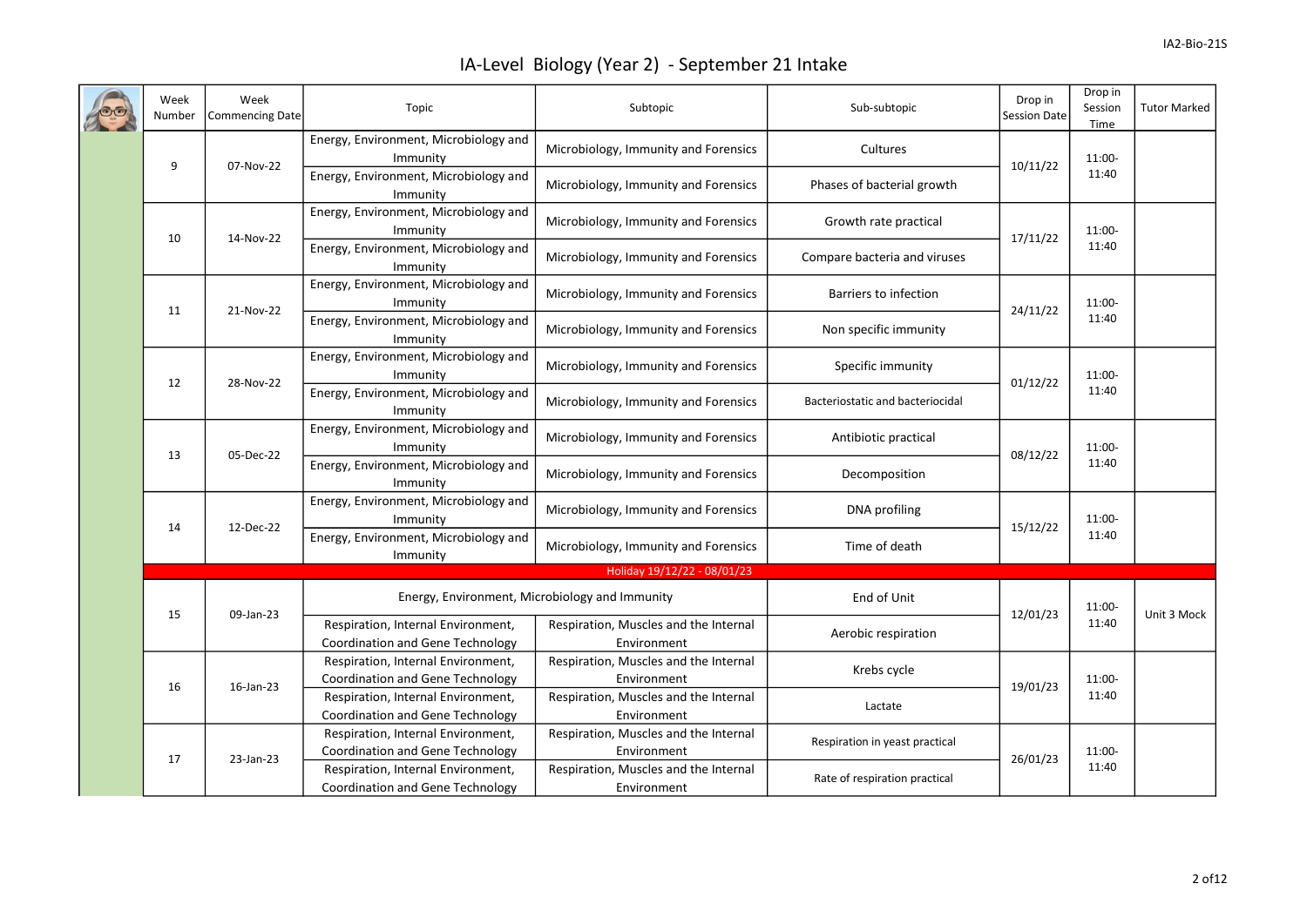|  | Week<br>Number  | Week<br><b>Commencing Date</b> | Topic                                                                         | Subtopic                                             | Sub-subtopic                    | Drop in<br><b>Session Date</b> | Drop in<br>Session<br>Time | <b>Tutor Marked</b> |
|--|-----------------|--------------------------------|-------------------------------------------------------------------------------|------------------------------------------------------|---------------------------------|--------------------------------|----------------------------|---------------------|
|  |                 |                                | Respiration, Internal Environment,<br>Coordination and Gene Technology        | Respiration, Muscles and the Internal<br>Environment | Movement                        | 02/02/23                       | 11:00-<br>11:40            |                     |
|  | 18<br>30-Jan-23 |                                | Respiration, Internal Environment,<br><b>Coordination and Gene Technology</b> | Respiration, Muscles and the Internal<br>Environment | Muscles fibres                  |                                |                            |                     |
|  |                 |                                | Respiration, Internal Environment,<br>Coordination and Gene Technology        | Respiration, Muscles and the Internal<br>Environment | Cardiac muscle                  | 09/02/23                       | 11:00-<br>11:40            |                     |
|  | 19              | 06-Feb-23                      | Respiration, Internal Environment,<br>Coordination and Gene Technology        | Respiration, Muscles and the Internal<br>Environment | Fight or flight                 |                                |                            |                     |
|  |                 |                                |                                                                               | Holiday 13/02/23 - 19/02/23                          |                                 |                                |                            |                     |
|  |                 |                                | Respiration, Internal Environment,<br>Coordination and Gene Technology        | Respiration, Muscles and the Internal<br>Environment | Exercise practical              | 23/02/23                       | 11:00-<br>11:40            |                     |
|  | 20              | 20-Feb-23                      | Respiration, Internal Environment,<br>Coordination and Gene Technology        | Respiration, Muscles and the Internal<br>Environment | Homeostasis                     |                                |                            |                     |
|  |                 | 27-Feb-23                      | Respiration, Internal Environment,<br><b>Coordination and Gene Technology</b> | Respiration, Muscles and the Internal<br>Environment | The kidney                      | 02/03/23                       | 11:00-<br>11:40            |                     |
|  | 21              |                                | Respiration, Internal Environment,<br>Coordination and Gene Technology        | Respiration, Muscles and the Internal<br>Environment | Peptide hormones                |                                |                            |                     |
|  |                 | 06-Mar-23                      | Respiration, Internal Environment,<br><b>Coordination and Gene Technology</b> | Coordination, Response and Gene<br>Technology        | Neurones and the nervous system | 09/03/23                       | 11:00-<br>11:40            |                     |
|  | 22              |                                | Respiration, Internal Environment,<br><b>Coordination and Gene Technology</b> | Coordination, Response and Gene<br>Technology        | Reflex arc                      |                                |                            |                     |
|  |                 | 13-Mar-23                      | Respiration, Internal Environment,<br><b>Coordination and Gene Technology</b> | Coordination, Response and Gene<br>Technology        | Nerve impulses                  | 16/03/23                       | 11:00-<br>11:40            |                     |
|  | 23              |                                | Respiration, Internal Environment,<br>Coordination and Gene Technology        | Coordination, Response and Gene<br>Technology        | Effect of drugs                 |                                |                            |                     |
|  |                 | 20-Mar-23                      | Respiration, Internal Environment,<br>Coordination and Gene Technology        | Coordination, Response and Gene<br>Technology        | Habituation                     | 23/03/23                       | 11:00-<br>11:40            |                     |
|  | 24              |                                | Respiration, Internal Environment,<br>Coordination and Gene Technology        | Coordination, Response and Gene<br>Technology        | Responses in plants             |                                |                            |                     |
|  | 25              | 27-Mar-23                      | Respiration, Internal Environment,<br>Coordination and Gene Technology        | Coordination, Response and Gene<br>Technology        | Nervous and hormonal control    | 30/03/23                       | 11:00-<br>11:40            |                     |
|  |                 |                                | Respiration, Internal Environment,<br><b>Coordination and Gene Technology</b> | Coordination, Response and Gene<br>Technology        | MRI PET CT                      |                                |                            |                     |
|  |                 |                                |                                                                               | Holiday 03/04/21-23/04/23                            |                                 |                                |                            |                     |
|  |                 |                                | Respiration, Internal Environment,                                            | Coordination, Response and Gene                      | <b>Brain chemical</b>           | 27/04/23                       | 11:00-                     |                     |
|  | 26              | 24-Apr-23                      | <b>Coordination and Gene Technology</b>                                       | Technology                                           |                                 |                                |                            |                     |
|  |                 |                                | Respiration, Internal Environment,<br><b>Coordination and Gene Technology</b> | Coordination, Response and Gene<br>Technology        | GMO drugs                       |                                | 11:40                      |                     |